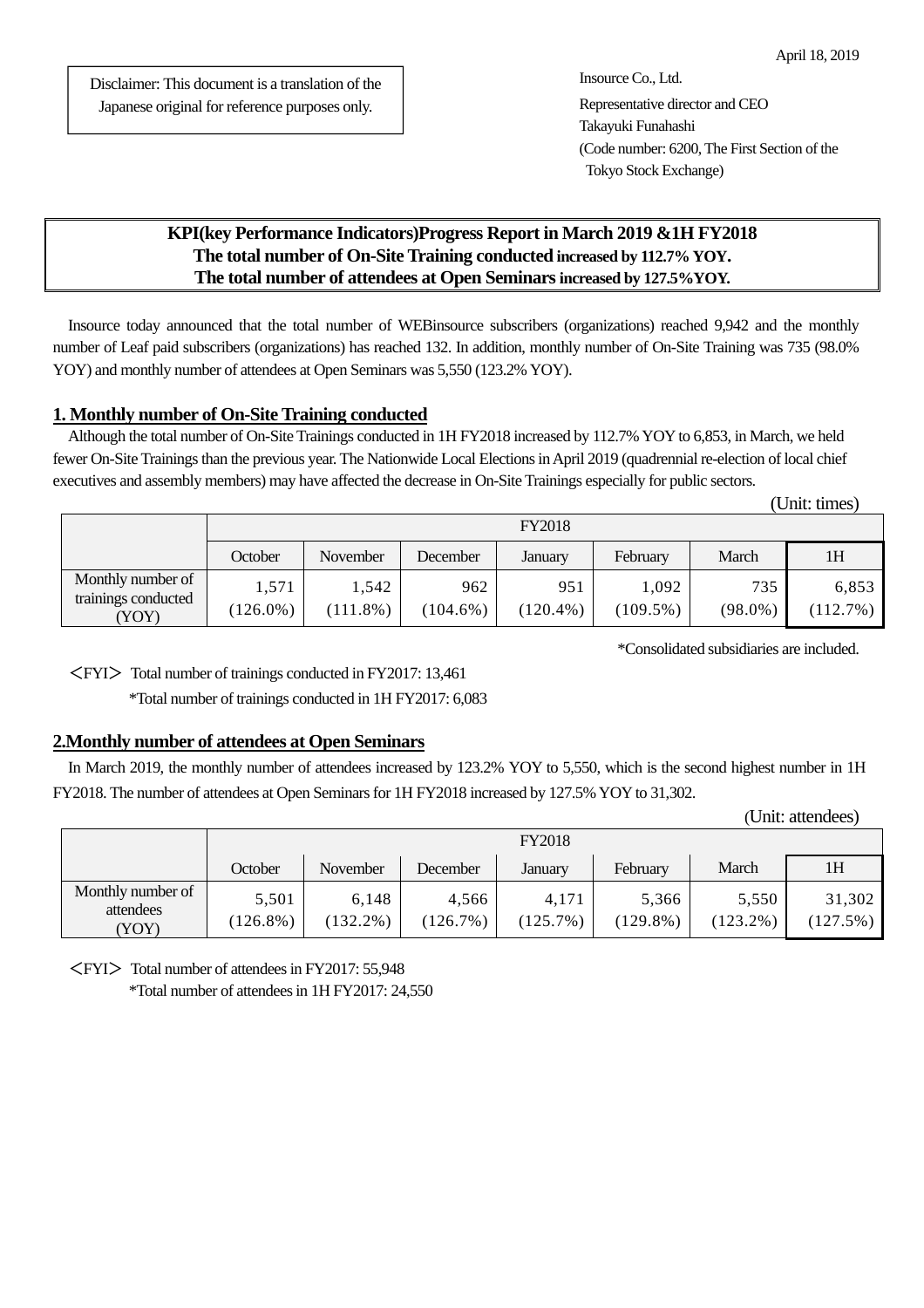# **3. WEBinsource: Total number of subscribers (organizations)**

As part of our Mid-Term Management Plan, the number of WEBinsource subscribers (organizations) is one of the key strategic indicators to strengthen our client base. Over 200 new clients have been subscribing to WEBinsource on a monthly basis so far.

|                     |               |              |              |              |              | (Unit: Organizations) |
|---------------------|---------------|--------------|--------------|--------------|--------------|-----------------------|
|                     | <b>FY2018</b> |              |              |              |              |                       |
|                     | October       | November     | December     | January      | February     | March                 |
| Total               | 8,795         | 9,038        | 9,265        | 9,467        | 9,679        | 9,942                 |
| (changes from FY17) | $(+231)$      | (+474)       | $(+701)$     | $(+903)$     | $(+1, 115)$  | $(+1,378)$            |
| (rate of change: %) | $(+102.7%)$   | $(+105.5\%)$ | $(+108.2\%)$ | $(+110.5\%)$ | $(+113.0\%)$ | $(+116.1\%)$          |

\*Figures above are calculated at the end of each month.

# **4. "Leaf (HR support system)": Total number of paid subscribers (organizations)**

More and more major companies are switching to our in-house platform, "Leaf". The total number of Leaf subscribers (organizations) in 1H FY2018 reached 40 while the total number of clients acquired in FY2017 was 49, which contributes to our improvement in gross profit.

|                                            |               |          |         |           | UIIII. UIganizations |  |
|--------------------------------------------|---------------|----------|---------|-----------|----------------------|--|
|                                            | <b>FY2018</b> |          |         |           |                      |  |
|                                            | November      | December | January | February  | March                |  |
| HR support system, "Leaf" (Full-service)   | 100           | 106      | 116     | 118       | 132                  |  |
| (MOM)                                      | $(+2)$        | $(+6)$   | $(+10)$ | $(+2)$    | $(+14)$              |  |
| (changes from FY17)                        | $(+8)$        | $(+14)$  | $(+24)$ | $(+26)$   | $(+40)$              |  |
| Web conversion service for appraisal forms | 30            | 31       | 33      | 33        | 37                   |  |
| (MOM)                                      | $(+2)$        | $(+1)$   | $(+2)$  | $(\pm 0)$ | $(+4)$               |  |
| <b>STUDIO</b> (e-Learning)                 | 114           | 116      | 123     | 140       | 125                  |  |
| (MOM)                                      | $(+11)$       | $(+2)$   | $(+7)$  | $(+17)$   | $(-15)$              |  |

\*STUDIO has been fully launched since May 2017. \* Web conversion service for appraisal forms has been fully launched since August 2017.

# **5. Stress Check Support Service: Number of orders and status of progress**

We have received more orders from private companies than the previous year. During 1H FY2018, we have delivered 172 orders (116.2% (+24 orders) YOY).

|                                                 | <b>FY2018</b> |           |         |          |         |                     |
|-------------------------------------------------|---------------|-----------|---------|----------|---------|---------------------|
|                                                 | November      | December  | January | February | March   | April<br>(Estimate) |
| No. of orders received                          | 14            | 14        | 20      | 10       | ⇁       |                     |
| (MOM)                                           | $(-6)$        | $(\pm 0)$ | $(+6)$  | $(-10)$  | $(-3)$  |                     |
| No. of orders delivered (by month)              | 17            | 16        | 20      | 44       | 71      |                     |
| No. of orders delivered (FY2019 total)          | 21            | 37        | 57      | 101      | 172     | 179                 |
| (YOY)                                           | $(+14)$       | $(+27)$   | $(+46)$ | $(+83)$  | $(+71)$ | $(+7)$              |
| No. of orders to be delivered<br>(end of month) | 113           | 111       | 111     | 77       | 13      |                     |

\*From January 2019, we have disclosed the number of orders and status of progress for Stress Check Support Service. \*Note that after clients' inspection, the actual sales will be counted.

| (Unit: Organizations) |  |  |
|-----------------------|--|--|
|                       |  |  |

(Unit: Organizations)